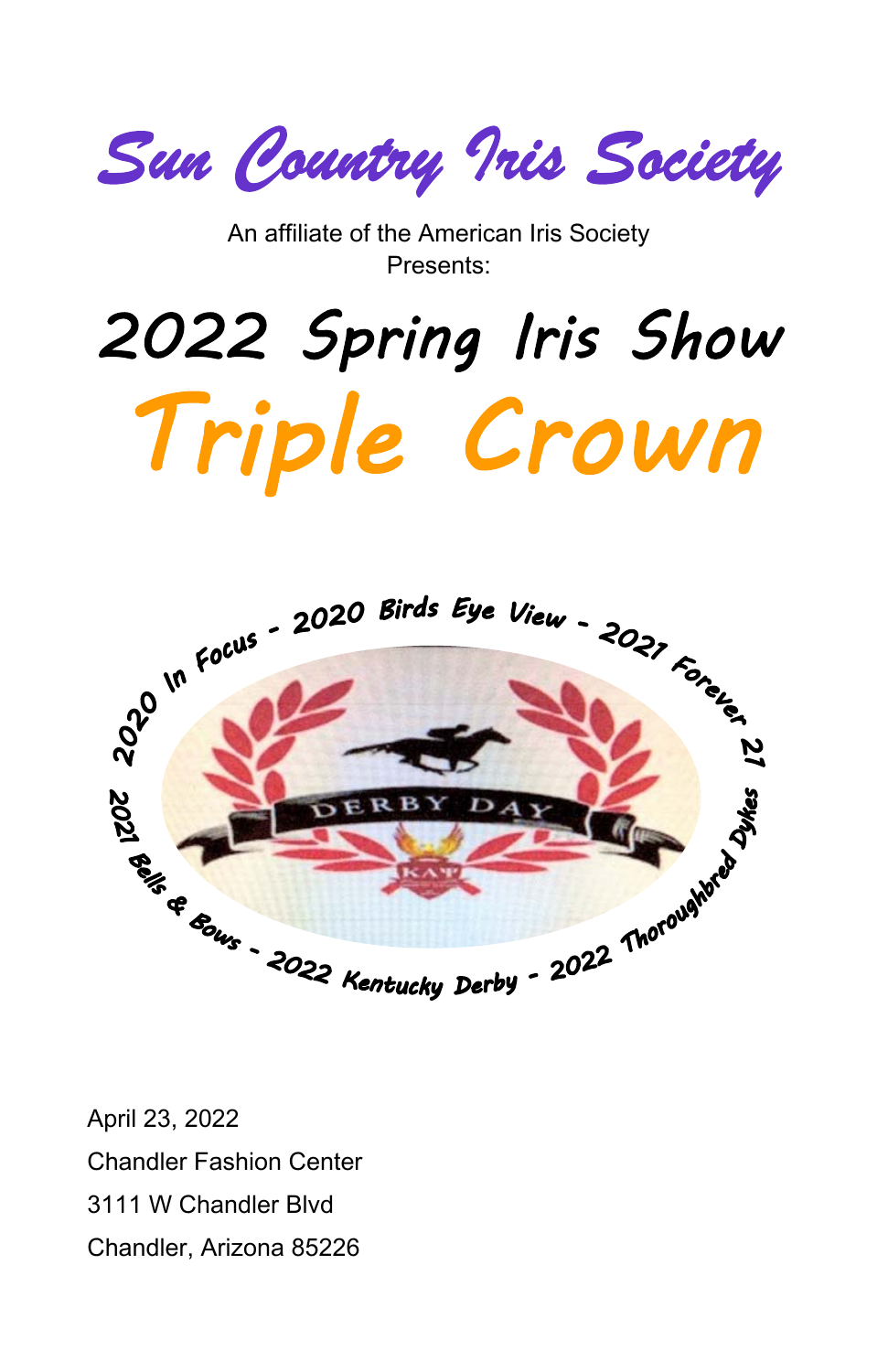# SUN COUNTRY IRIS SOCIETY

# An affiliate of the American Iris Society Welcome

Welcome to Sun Country Iris Society's 48<sup>th</sup> American Iris Society sanctioned Iris Show! This is our Triple Crown Year. We are catching up for the time lost when our world was suffering from Covid-19. We welcome and look forward to all those who participate in our Horticulture and Artistic Divisions. We love to celebrate the beauty of the many varieties and types of iris that are able to thrive here in our desert and show them off! Have fun and enjoy the show.

We welcome all those who grow and wish to exhibit their iris on the horticulture/specimen side as well as those who wish to try their creative talents on the artistic side. A big Thank You to Chandler Fashion Center who support us through the use of their facility.

Dale Liggett & Denise Stine, 2022 Show Co-Chairpersons

To learn more about Sun Country iris Society, you are welcome to visit one of our monthly meetings. Our meetings are held the first Tuesday of the month, 7:00 p.m. at The Valley Garden Center 1809 North 15<sup>th</sup> Avenue Phoenix, AZ 85007

> For more information please visit Our website: www.suncountryiris.org SUN COUNTRY IRIS SOCIETY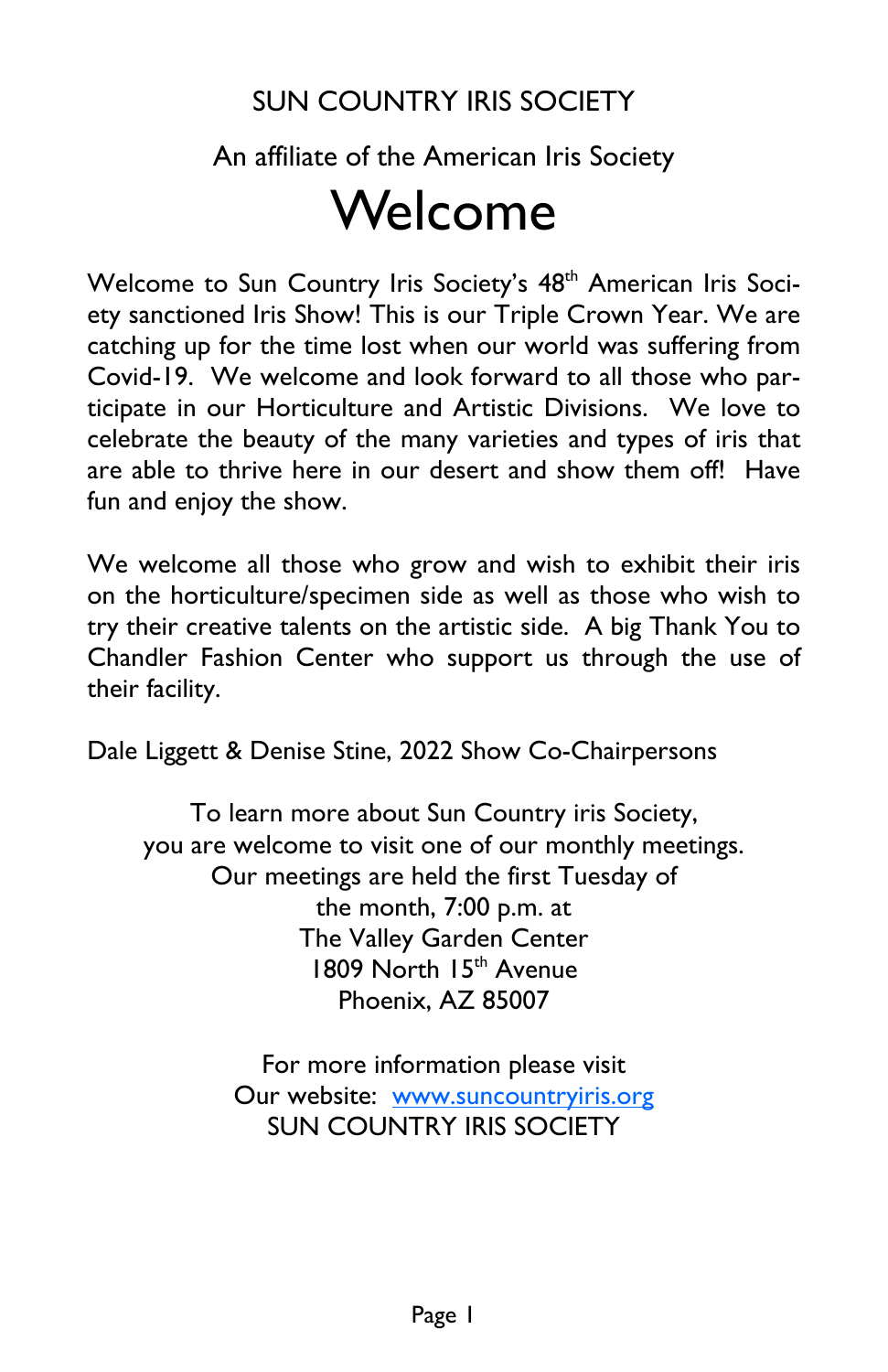#### SUN COUNTRY IRIS SOCIETY An affiliate of the American Iris Society

Presents Our 48<sup>th</sup> Annual Spring iris Show

TRIPLE CROWN Chandler Fashion Center 3111 W. Chandler Blvd Chandler, AZ 85226

April 23, 2022 Free Exhibit to the Public

Saturday, 11:30 a.m. to 2:30 p.m.

This is an American Iris Society sanctioned show, conducted according to AIS rules and regulations, and judged according to AIS rules. The show committee will endeavor to protect all exhibits but cannot be responsible for the loss or damage to exhibitor's property.

#### Table of Contents

| page |
|------|
|      |
|      |
|      |
|      |
|      |
|      |
|      |
|      |
|      |
|      |
|      |
|      |
|      |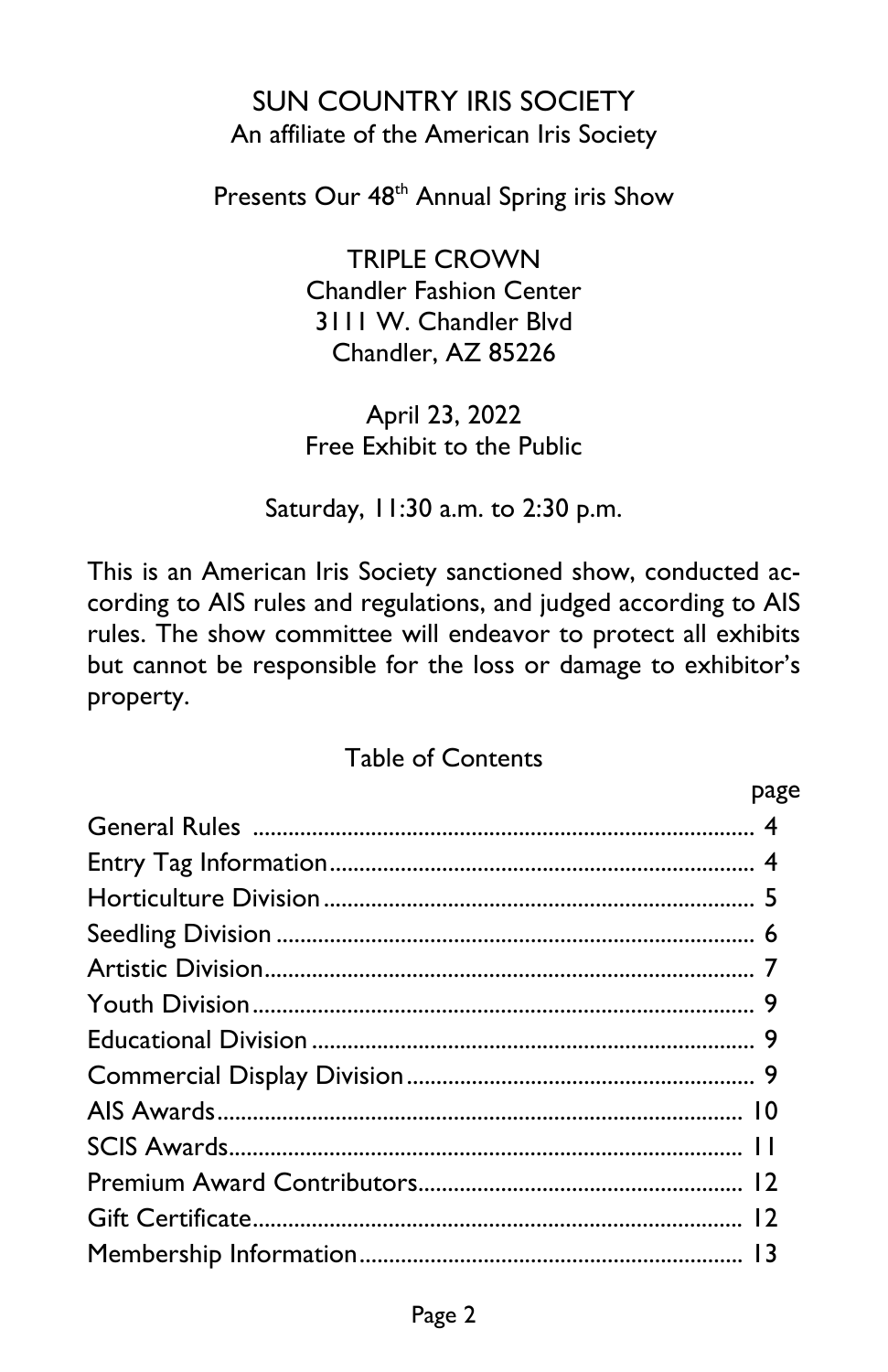SHOW COMMITTEE

Co-Chairperson: Dale Liggett, Denise Stine Show Schedule: Ardi Kary & Dale Liggett Cover Art: Darol Jurn Secretary/AIS Awards: Scott Seely, Lorna Corlett SCIS Awards: Scott Seely, Lorna Corlett Staging/Set-up/Properties: Classification: Cheryl Dreska, Dale Liggett, Denise Stine, Placement: Judge's Chair: Ardi Kary Clerks: Ardi Kary, Fred Jaeggi Hospitality: Mary Platner Publicity: Darol Jurn, Gary Miller, Denise Stine Artistic Concepts: Dale Liggett, Denise Stine, Members Potted Iris Sales: Mary Platner Photographer: Francine Cheswick, Members Website: Darol Jurn Clean-up: All SCIS Members

The Sun Country Iris Society Show Awards presentation will be May 3. 2022. 7:00 p.m. At the Valley Garden Center 1809 North 15<sup>th</sup> Avenue Phoenix, AZ 85007

#### SUN COUNTRY OFFICERS -2022

President: Vice president: Gary Miller Secretary: Sharon Petterson Treasurer: Scott Seely Director: Dale Liggett Director: Ardi Kary Director: Nancy Evans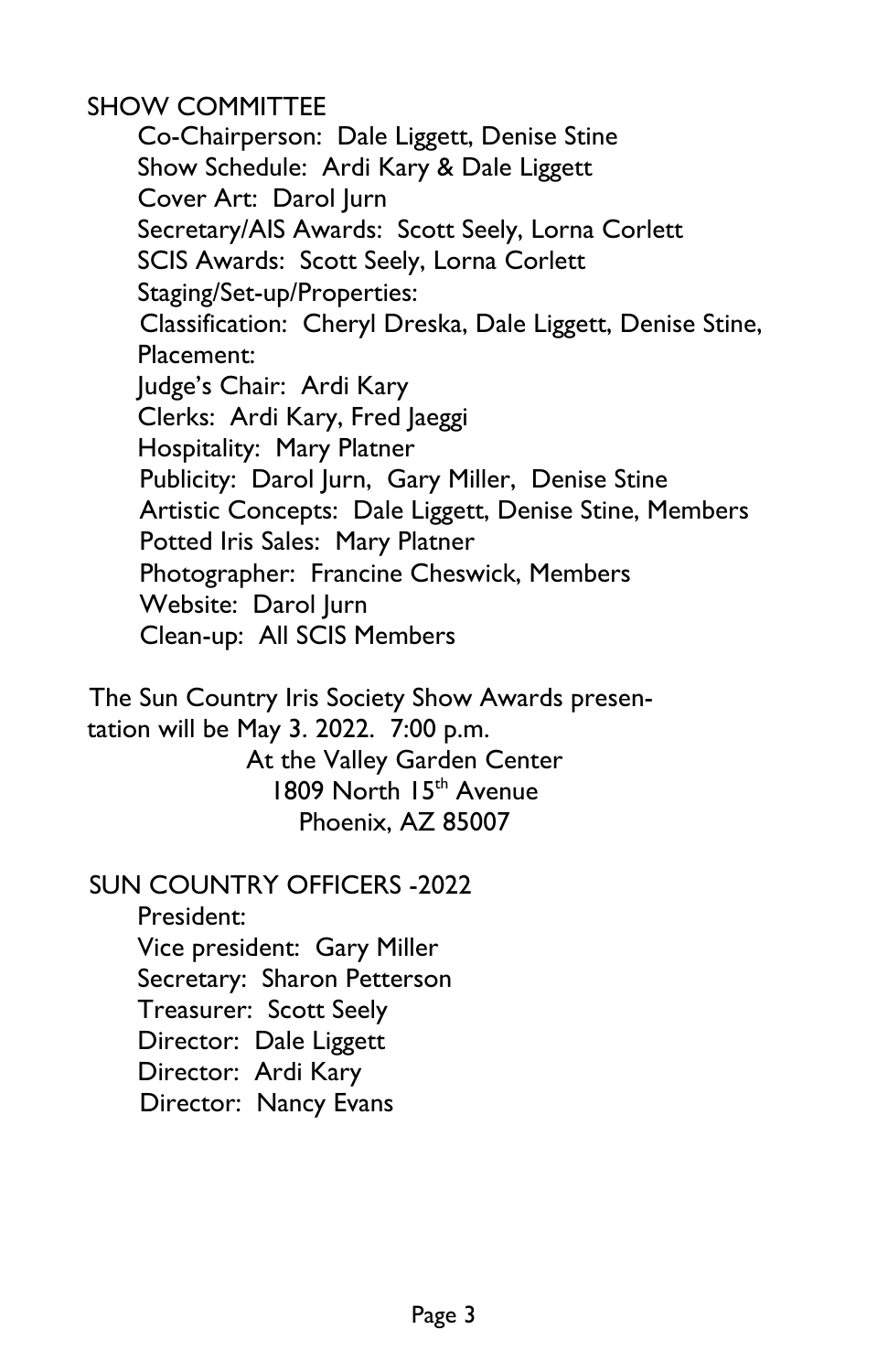# GENERAL SHOW RULES

General Rules apply to all divisions. For specific information pertaining to your entry, see Special Rules for that Division.

- 1. Exhibition privileges are open to all persons without charge.
- **2.** Entries accepted 6:45 a.m. to 9:00 a.m., April 23.
- **LATE ENTRIES ACCEPTED FOR DISPLAY ONLY.**
- 3. Entries must be clearly, correctly, and completely identified and entered in the proper division, section and group/class; to be judged.
- 4. No judge or designated apprentice judge may judge in a section where the judge or a member of the judge's family has an entry.
- 5. Judging will begin at 9:30 a.m., April 23. Only judges, designated apprentices, show chairpersons, and clerks are permitted in the exhibition area during judging.
- 6. Judging will be done in accordance to AIS rules. Any award, either AIS or SCIS, may be withheld at the judges' discretion if no worthy specimen is available. Decisions of the judges are final.
- 7. Official AIS rules and regulations cannot be violated.
- 8. Exhibits and ribbons must remain on display until 2:30 p.m., April 23. All entries must be removed by 3:00 p.m. on that date.

Entry Tags

AIS Entry Tags, Exhibitor Numbers and Forms will be available at the April 5th Sun Country Iris Society general meeting and at the show location from 6:45 a.m. to 9:00 a.m. on April 23.

Please print in blue or black ink only. Complete **both portions** of each tag, following the Show Schedule outline.

Group refers to horticultural entries.

Class refers to artistic entries.

Variety refers to the name of the iris or the title of an artistic entry.

Entry No is the Exhibitors Number assigned by Show Secretary.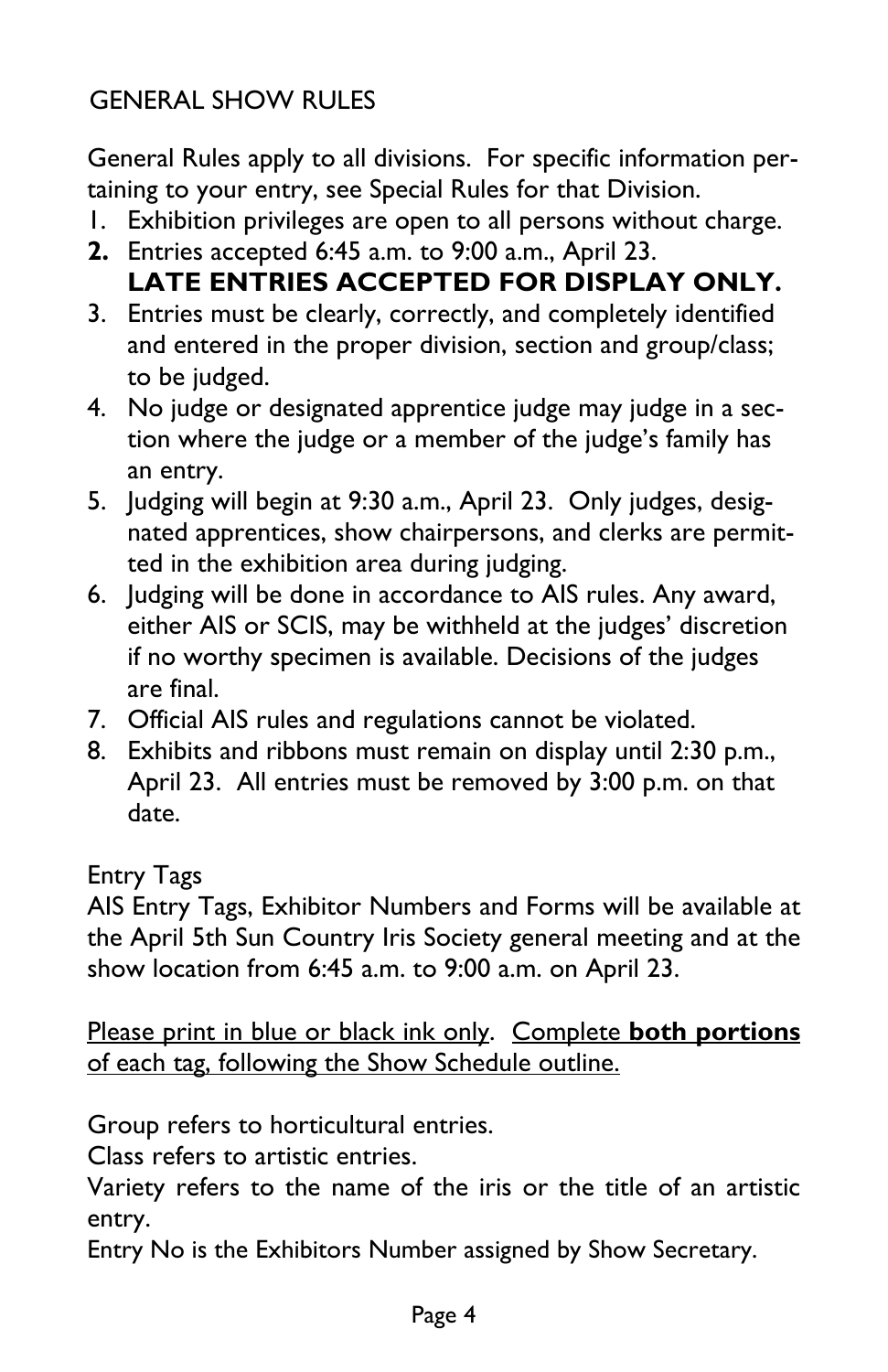# DIVISION I – HORTICULTURE

While the Scale of Points varies for each section, all sections are scored 75 points for cultural perfection (flower and stalk) and 25 points for condition and grooming.

#### SPECIAL RULES

- 1. Entries must have been grown and entered in person by the exhibitor.
- 2. Entries placed on the show bench will be judged as groomed by the exhibitor.
- 3. Exhibitors may enter only one stalk of any particular variety, but may enter as many varieties as desired. (Collections are excepted; see Section G.)
- 4. Display containers will be furnished by the Show Committee.
- 5. Single specimen entries will be placed in alphabetical order of variety name within sections/groups. Each variety (cultivar) is a separate class for judging.
- 6. Faded stalks may be groomed or removed by the Show Committee or the exhibitor anytime after the judging is competed.

Section A – TALL BEARDED

```
Section B – ARIL AND ARILBRED 
          Group 1 - Aril 
          Group 2 - Arilbred 
           Group 3 - Arilbred-medium 
Section C – MEDIAN AND DWARF 
           Group 1 - Border Bearded 
           Group 2 - Miniature Tall Bearded 
           Group 3 - Intermediate Bearded 
           Group 4 - Standard Dwarf Bearded 
          Group 5 – Miniature Dwarf Bearded 
Section D – BEARDLESS 
           Group 1 - Spuria 
           Group 2 – Louisiana 
          Group 3 – Siberian
```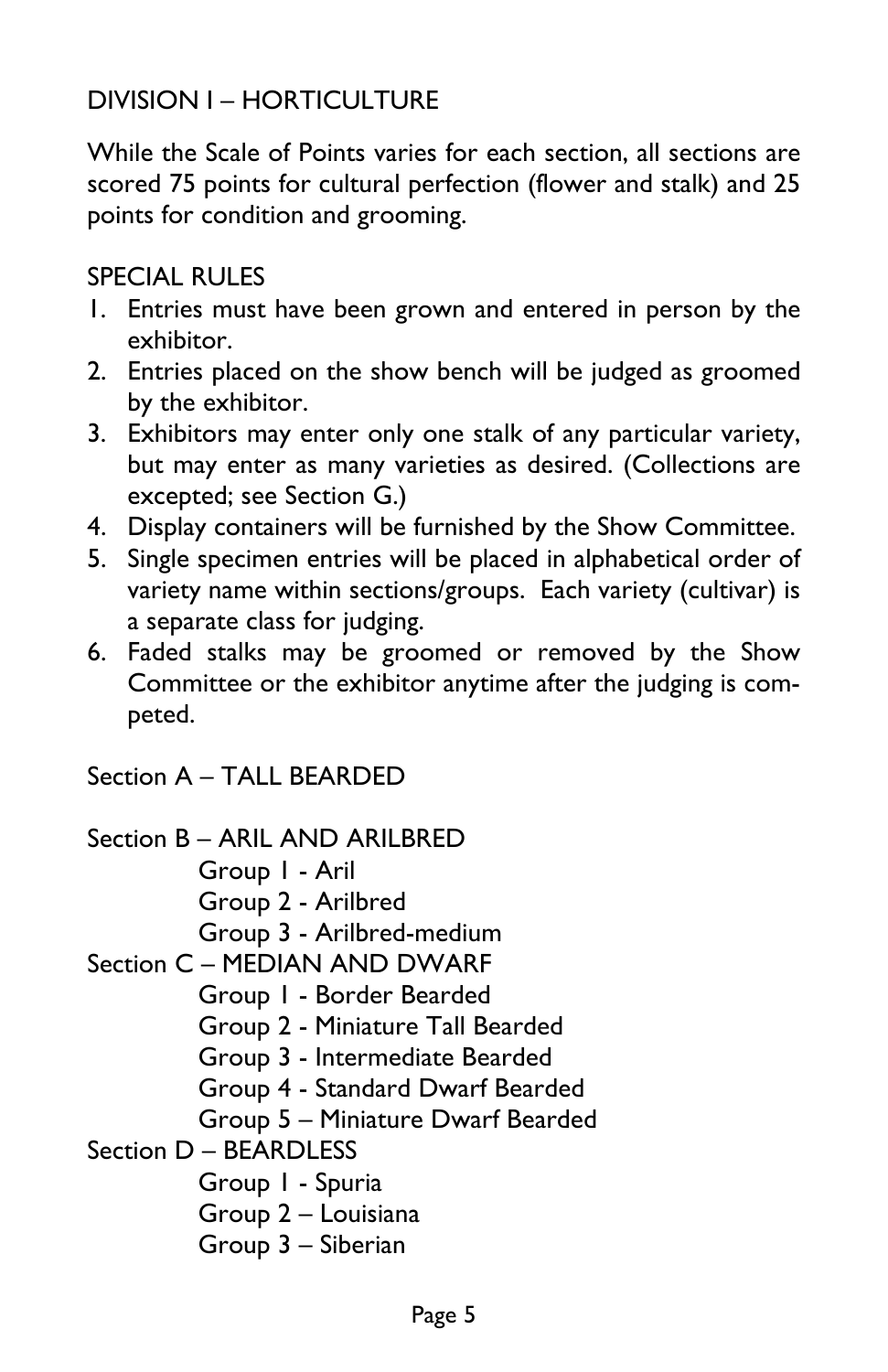Section E – HISTORIC IRISES (Introduced prior to 1993)

Section F – MISCELLANEOUS: Any iris not listed above.

Section G – COLLECTIONS: Three (3) stalks. Exhibitors may enter more than one collection in each group, but each collection must be a different type; for example: tall Bearded, Spuria, Louisiana.

> Group 1 – Same type, same variety Group 2 – Same type, 3 different varieties

Section  $H$  – SINGLE BLOOM In the new  $8<sup>th</sup>$  ed. Of judge's Handbook, single bloom classes are now treated just like collections and bulbous irises. Their ribbons are included in the medal tally although they are not eligible for the "Best Specimen of Show" Award.)

\*Sections or groups for bulbous irises and collections are eligible to receive award ribbons, special section awards and section rosettes. Awards ribbons are included in the tally for Silver and Bronze Medal/Certificates although these entries are not eligible for the "Best Specimen of Show" Awards.

Section certificates are available for award to the winner of the most blue ribbons in each section of a show that has competition in more than one type of irises provided there are at least three exhibitors and at least five varieties (cultivars). Groups of various types of irises may be combined in order to qualify. For example, all beardless in an Apagon section, all medians in one section, etc. No awards for a tie of one ribbon.

#### DIVISION II – SEEDLINGS

Any type of iris not introduced into commerce. **Must be entered under seedling number or registered name and must be made in the name of the originator (hybridizer).** To indicate type of seedling on the entry tag, use Section/Group as outlined in Division I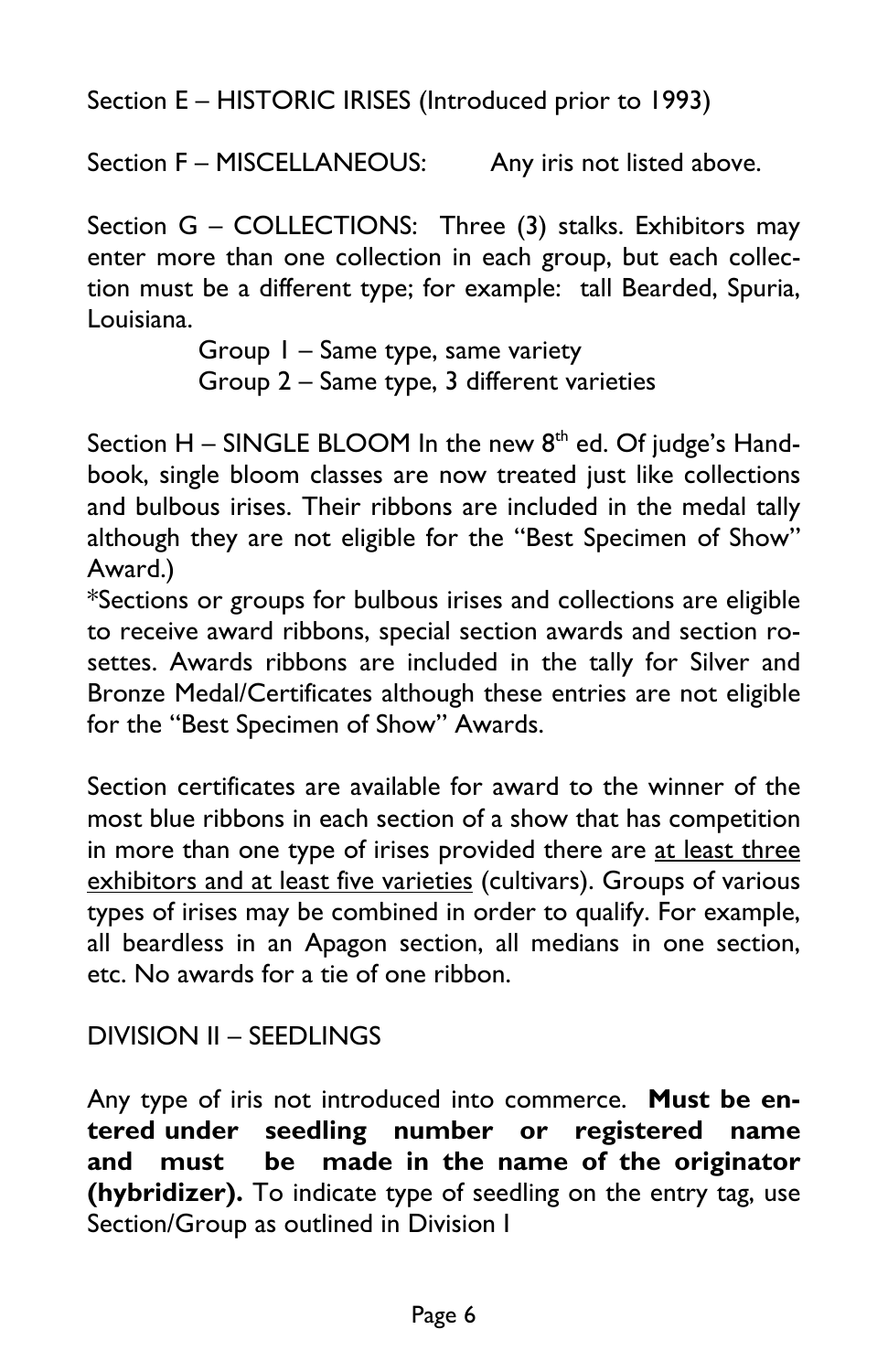# DIVISION III – ARTISTIC DESIGN

### SPECIAL RULES

- 1. Arrangements must be the work of the exhibitor, but the plant material need not have been grown by the exhibitor.
- 2. Exhibitors are limited to one entry in each class.
- 3. Iris must be used in all arrangements and must be the predominating feature. Iris of any type may be used, unless specified. Though not required, iris used may be identified on a separate card.
- 4. Dried or treated natural plant material is acceptable, but fresh material must predominate. No painted fresh material or artificial plant material is permitted.
- 5. Interpretive accessories may be used, but must be subordinate. Use is required only if specified.
- 6. Containers should be marked on the underside with owner's name and address.
- 7. Exhibitors are responsible for maintaining arrangements in fresh, groomed condition after judging is completed and for removing exhibits promptly at the close of the show.
- 8. The use of any part(s) of plants on the state conservation list, plants that are illegal in the State of Arizona, and plants that are poisonous is strictly prohibited. When in doubt, leave it out.

Use card to help define arrangement – see judges handbook

The show committee will endeavor to protect all exhibits but cannot be responsible for the loss or damage to the exhibitor's property.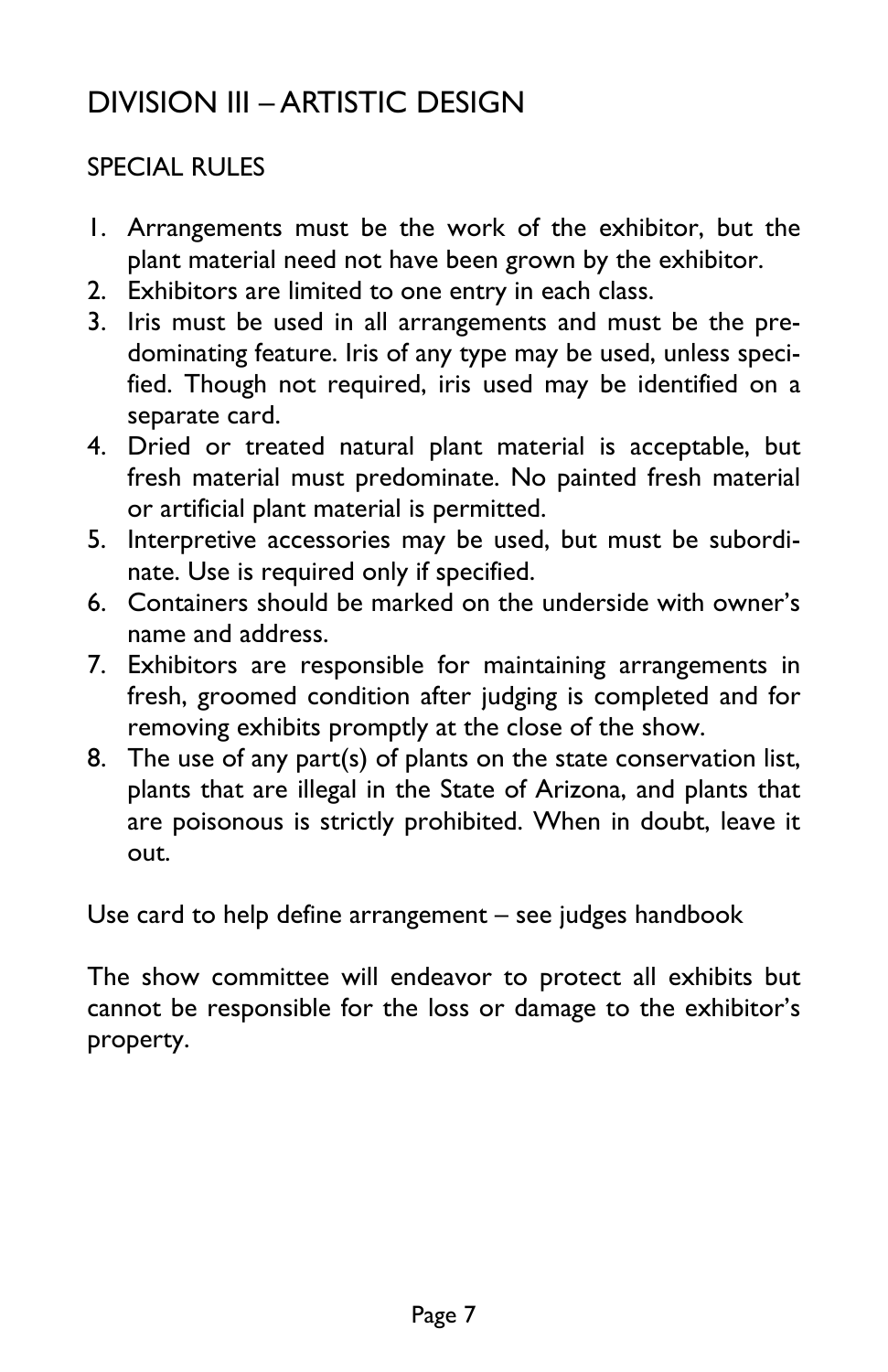#### DIVISION III ARTISTIC DESIGN (continued)

#### This year's theme is "TRIPLE CROWN"

Express yourself this year with your interpretation of our Triple Crown theme as noted in the classes below. We look forward to seeing all the entries/entrants with anticipation. Have fun and create away!

Section A – Open to All

| Class 1 | "2020 - In Focus" This may include any-       |
|---------|-----------------------------------------------|
|         | thing with a lens in the arrangement. i.e.    |
|         | eyeglasses. Jeweler's lens, magnifying glass, |
|         | telescope, camera, binoculars, etc.           |
| Class 2 | "2020 - Birds Eye View" This may include      |
|         | birds, feathers, nests, egg, etc. This ar-    |

- rangement needs to be at least 30" tall.
- Class 3 "2021 Forever 21" This must include something that indicates beach life, fast cars, ballgames or parties.
- Class 4 "2021 Bells & Bows" This must include bells and/or bows within the arrangement.
- Class 5 "2022 Kentucky Derby" This arrangement must include a hat, roses or a horseshoe; or a combination of them.
- Class 6 "2022 Thoroughbred Dykes" This must include a Dykes Winner iris.
- Section B Sun Country Iris Society members only. For novices (no first place ribbons won in previous shows).
	- Class 1 Cotillion make your first blue ribbon appearance with this arrangement that uses a single iris stalk as the predominant feature with fresh foliage. Interpretive accessories may be used.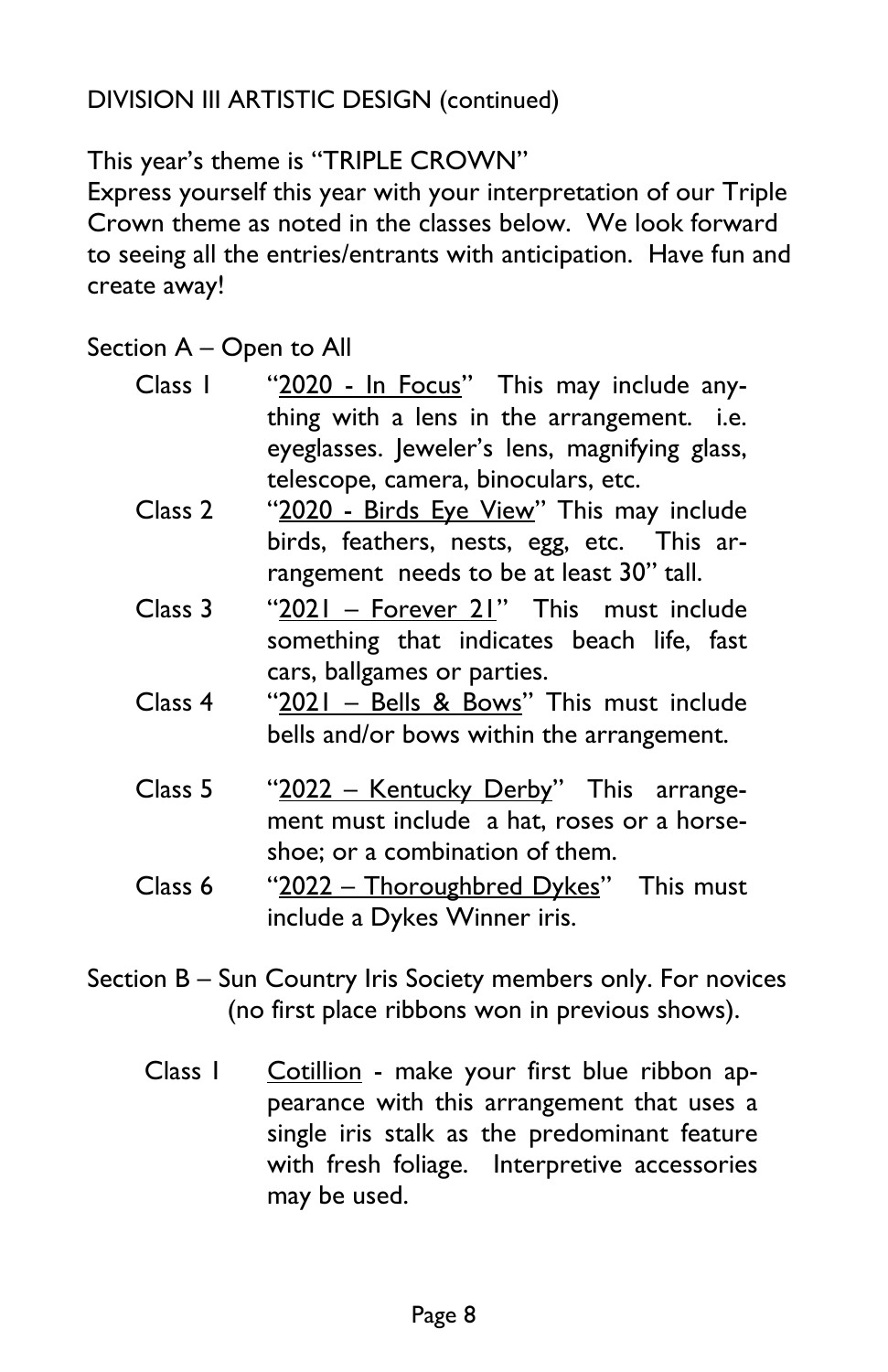#### DIVISION IV – YOUTH ENTRIES

ALL GENERAL AND SPECIAL RULES APPLY. Youth is defined as 18 years of age or younger.

Section A – HORTICULTURE

Class 1 – TALL BEARDED

Class 2 – ANY OTHER IRIS

Section B – ARTISTIC DESIGN

Class I "Eye Chart" This arrangement must include an eye chart.

DIVISION V – EDUCATION

All exhibits must be related to irises, iris culture or hybridizing. Horticultural materials, if used, need not have been grown by the exhibitor.

The AIS Bronze Medal Certificate may be awarded to the exhibitor of an educational exhibit found to be of outstanding merit by the judges of the show.

DIVISION VI – COMMERCIAL DISPLAYS

Commercial displays are welcome. Due to limitations, only one table per commercial exhibitor can be provided, Sun country Iris Society Show Committee will determine if an exhibitor is to be given commercial status, Displays are not judged, however, commercial displays will be recognized by an AIS Bronze Medal Certificate.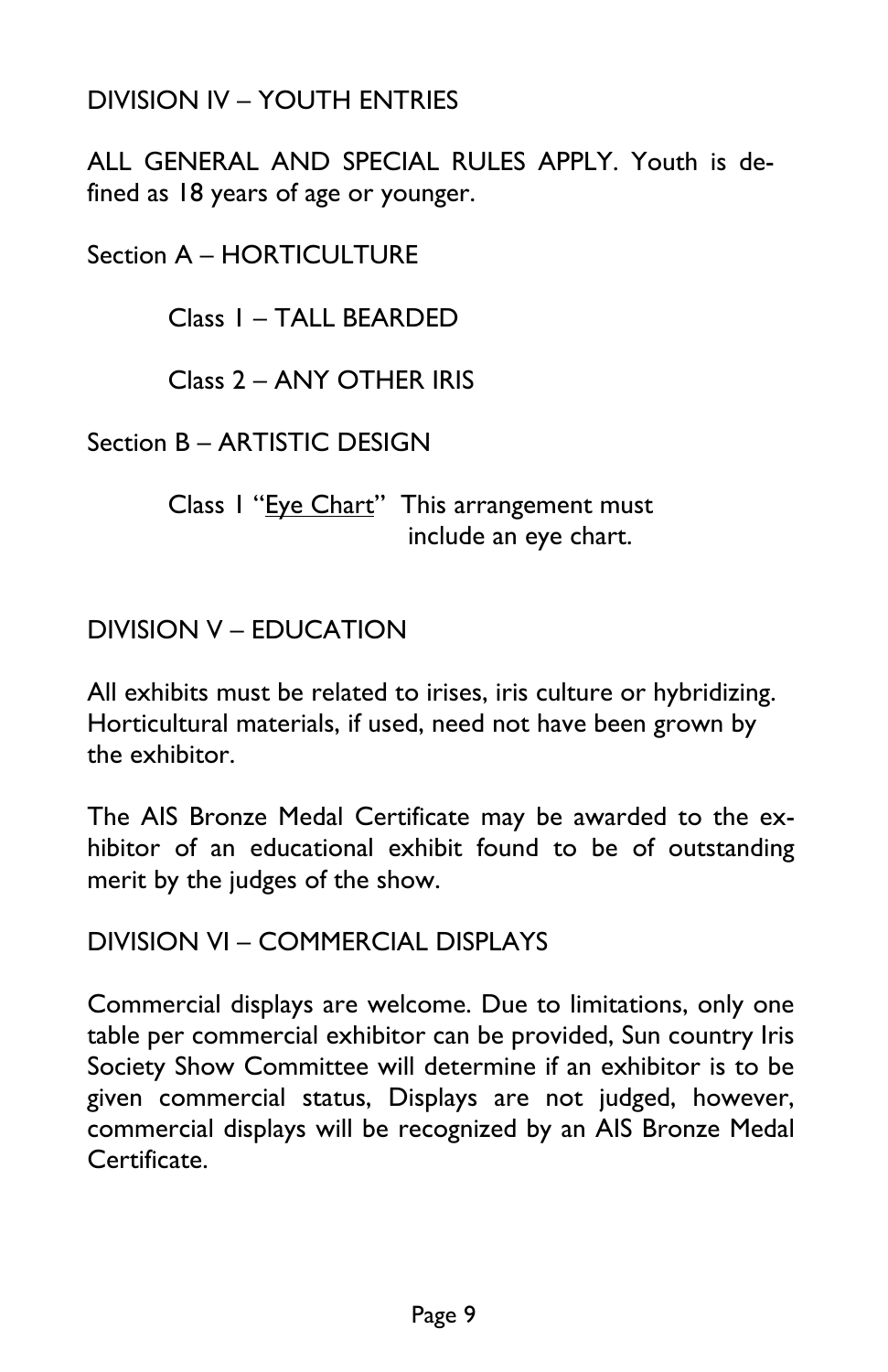### AMERICAN IRIS SOCIETY EXHIBITION AWARDS

AIS RIBBONS for fist, second, third place, and honorable mention will be awarded in each cultivar/class as merited.

AIS ROSETTES and Certificates available will be awarded for:

Horticulture Division:

Best Specimen in each Section (Rosette) Section Sweepstakes (Certificate) Best Specimen of Show (Rosette & Certificate) Sweepstakes (Rosette, Certificate & Medal) Sweepstakes Runner-up (Certificate & Medal)

Seedling Division:

Best Seedling of Show (Rosette & Exhibition Certificate)

Artistic Division:

Best Design of Show (Rosette & Certificate) Artistic Sweepstakes (Rosette & Certificate)

Youth Division:

Best Specimen of Show (Rosette & Certificate) Horticultural Sweepstakes (Rosette, Certificate & Medal) Horticultural Sweepstakes Runner-Up (Certificate & Medal) Best Design of Show (Rosette & Certificate) Artistic Sweepstakes (Rosette & Certificate)

The AIS SILVER METAL and certificate will be awarded to the winner of the most first place ribbons in the Horticulture and Youth Divisions.

The AIS BRONZE MEDAL and certificate will be awarded to the winner of the second most first place ribbons in the Horticulture and Youth Divisions.

AIS SECTION CERTIFICATES will be awarded to the winner of the most first place ribbons in each Horticulture Section, and Rosettes will be awarded to the best specimen in each culture section, provided there are three exhibitors and five varieties (cultivars).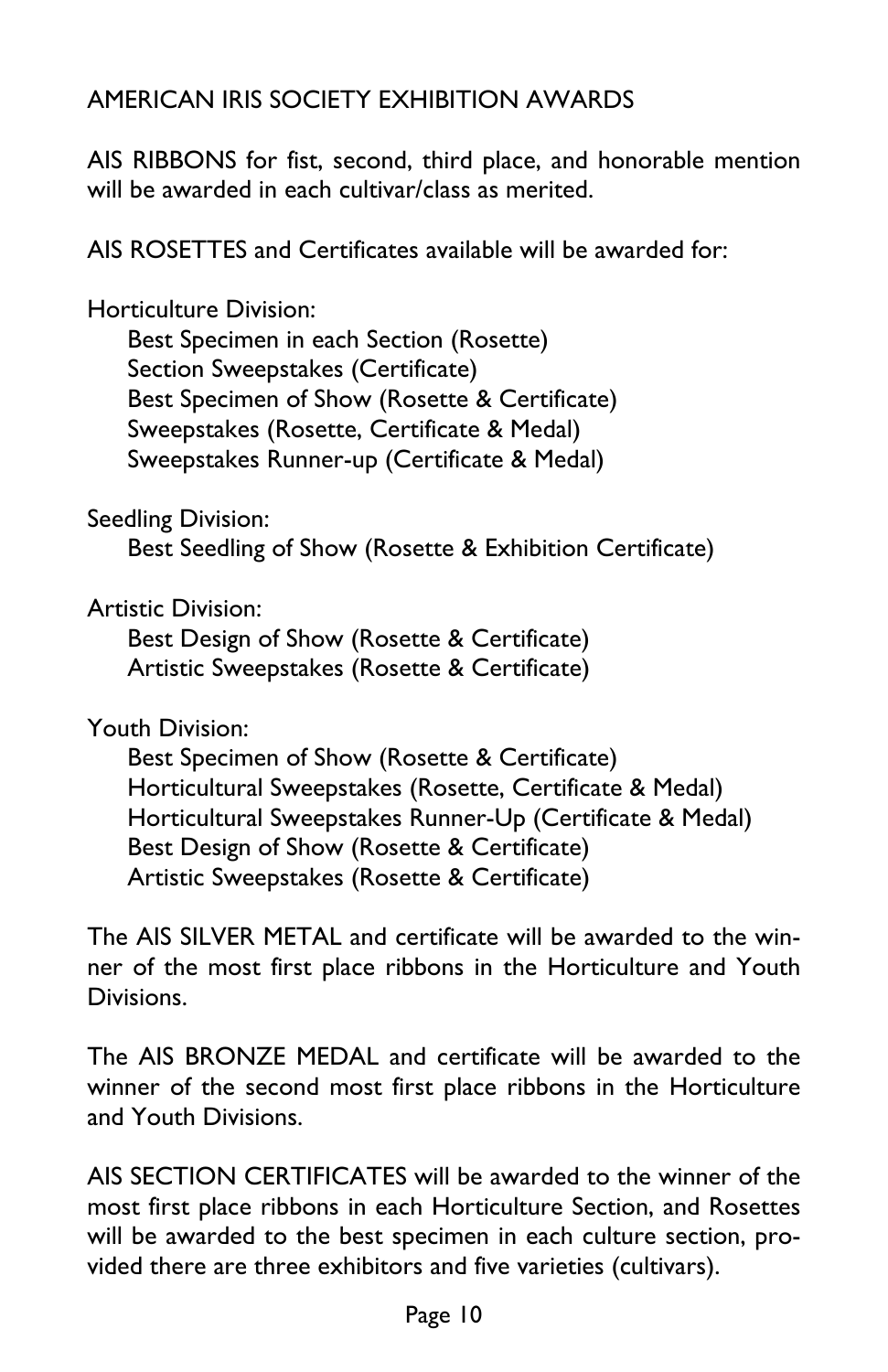AIS EXIBITION CERTIFICATE is automatically awarded by the panel of judges for the Best Seedling of Show. An EC will also be awarded to any seedling receiving five or more votes from accredited AIS judges attending the show.

In the event of a tie for Sweepstakes foe either Medal or Section Certificates; second place, then third place, then honorable mention ribbons will be counted. Rosettes are not considered in the case of a tie.

#### SUN COUNTRY IRIS SOCIETY AWARDS

Sun Country Iris Society will present AWARDS to exhibitors for: Horticulture Division:

Best Tall Bearded Best Aril/Arilbred Best Median/Dwarf Best Spuria – In memory of Betty Wickenkamp Best Louisiana Iris Best Siberian Best Single Bloom Best Bulbous Best Miscellaneous Best Collection Best Specimen of Show **Sweepstakes** Sweepstakes Runner-up

Perpetual Plaques (Specialty Awards) Best Arilbred Iris – Donated by Gary Miller Best Bicolor Iris – Donated by Ardi Kary Best Black Iris – In Memory of Gloria Beatty Best Plicata Iris – Donated by Joyce Poling Best Red Iris – Donated by Jack Weber Best Single Bloom – Donated by Hall Bradshaw Best Space Age Iris – Donated by Avery Poling

Best White Iris – Donated by Patrick Orr

Best Louisiana Iris – Donated by Bill Maynard

Best Spuria – Donated by Jeannie Comeaux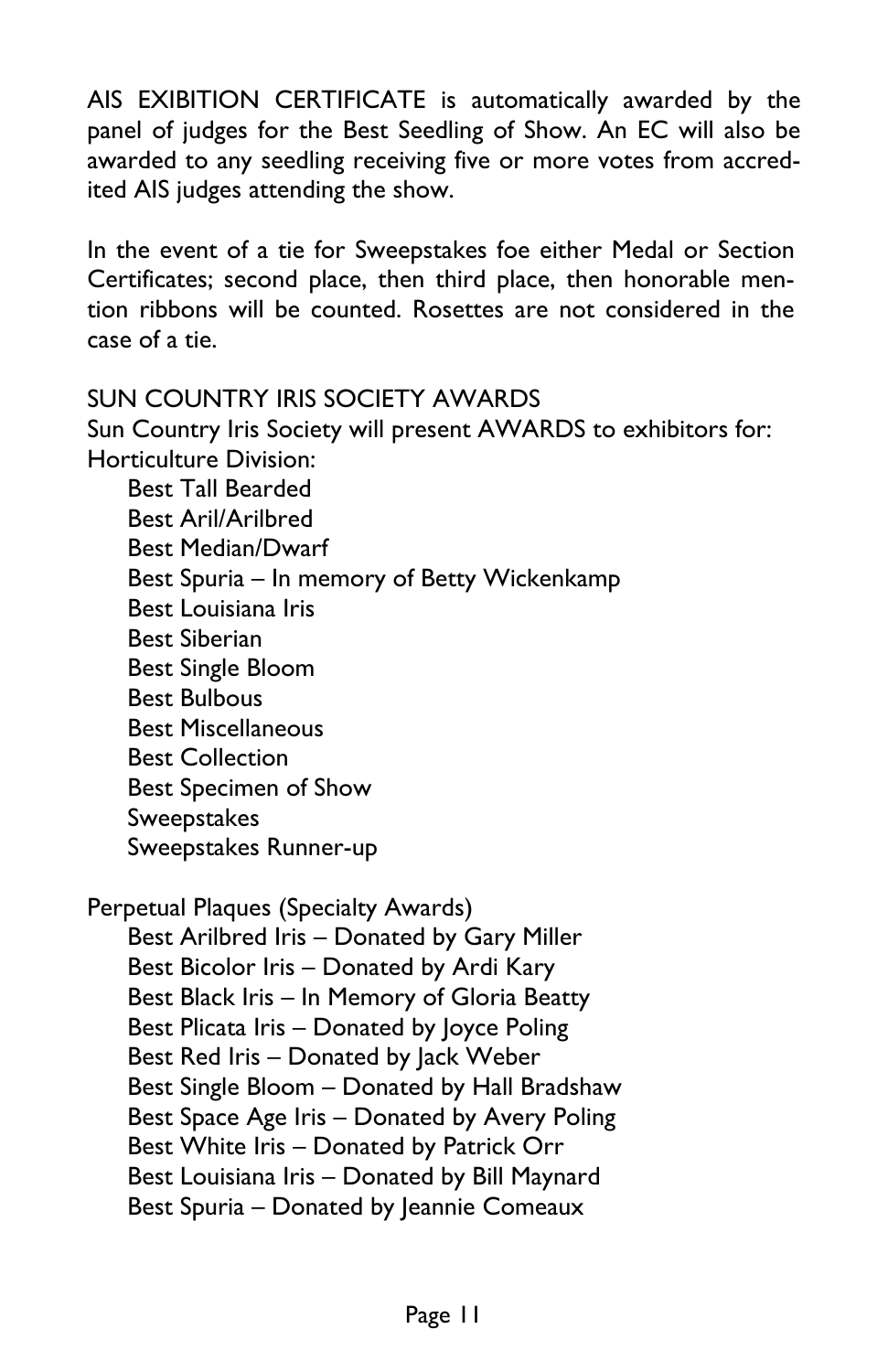Perpetual Plaques (continued) Best Yellow Iris – In Celebration of our Golden Jubilee Best Medial - In Appreciation of Jeff Kurtzeman Best Seedling – In Appreciation of Francelle Edwards Best Tall Bearded – In Appreciation of Willard and Betty Schroder Best Artistic Specimen of Show – Donated by SCIS Best Artistic Design of Show – donated by Sharon Petterson Best Artistic Sweepstakes – Donated by The William "Bill" Stine Memorial Fund

Seedling Division: Best Seedling of Show

Artistic Division Best Design of Show Artistic Sweepstakes

PREMIUM AWARDS: Many of the above winners will also receive a PREMIUM AWARD. These winners will be recognized at the May 3, 2022 Awards Presentation of Sun Country Iris Society.

GIFT CERTIFICATE: A coupon for \$50 for Collection of irises is being donated by Kary Iris Gardens, a commercial iris garden and member of Sun Country Iris Society. The gift certificate will be awarded based on random drawing of those who entered the show. We thank Kary iris Gardens for the donation.

> Kary Iris Gardens 6201 E. Calle Rosa Scottsdale, AZ 85251-4224 480-949-0253 Ardikary@aol.com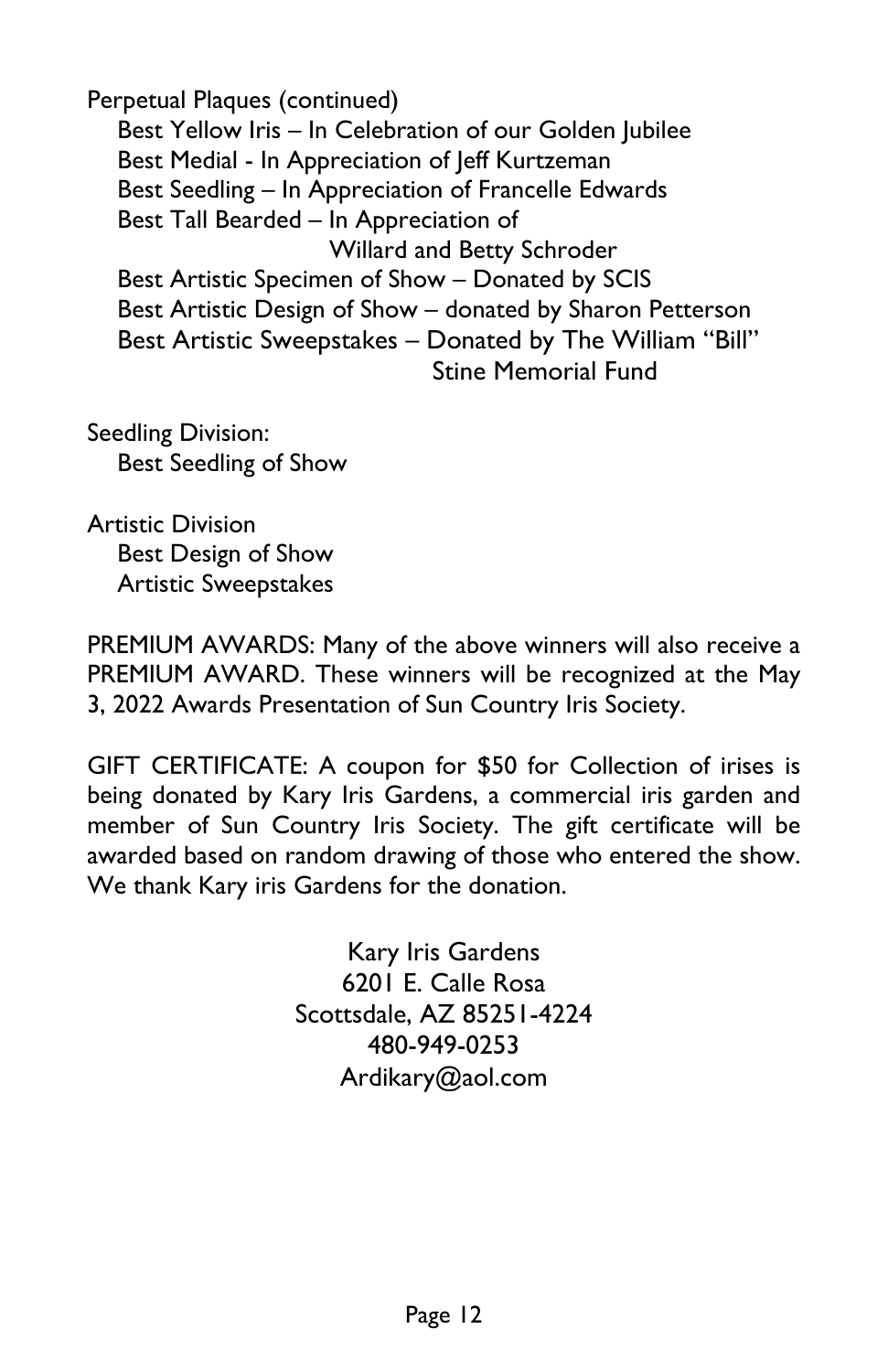### SUN COUNTRY IRIS SOCIETY MEMBERSHIP

Membership in Sun Country Iris Society is open to everyone interested in growing irises, from the home gardener to those with specialized interests. Our meetings are friendly and informative. Our members enjoy learning and sharing their knowledge. Sun Country iris Society was formed in 1969 to promote the culture of irises in our area. We are affiliated with the American Iris Society, founded in 1920. Benefits of membership include monthly garden-related programs and an iris education segment; monthly newsletter with growing tips; door prizes and refreshments; projects and rhizome sale. Sun Country Iris Society dues for the 2022 year are \$25 individual, \$30 family, and \$10 youth. Send your check made payable to Sun Country Iris Society to SCIS c/o Scott Seely 6242 N 181<sup>st</sup> Ave, Waddell, AZ 85355-9631 . Please check out our web page for more information: www.suncountryiris.org

#### AMERICAN IRIS SOCIETY MEMBERSHIP

The American Iris Society (AIS) creates and maintains the register of iris, qualified judges, and competition standards for show such as this one. AIS membership is separate from Sun Country Iris Society membership. Benefits of membership include a quarterly color bulletin with topics of interest to iris enthusiasts. Special section memberships are also available in AIS for those wishing information on other types of irises than Tall Bearded irises. For AIS membership information, contact:

> AIS Membership Secretary Pam Messer P.O. Box 6 Huxley, IA 50124 E-mail: aismemsec@irises.org Phone: 515-597-4204